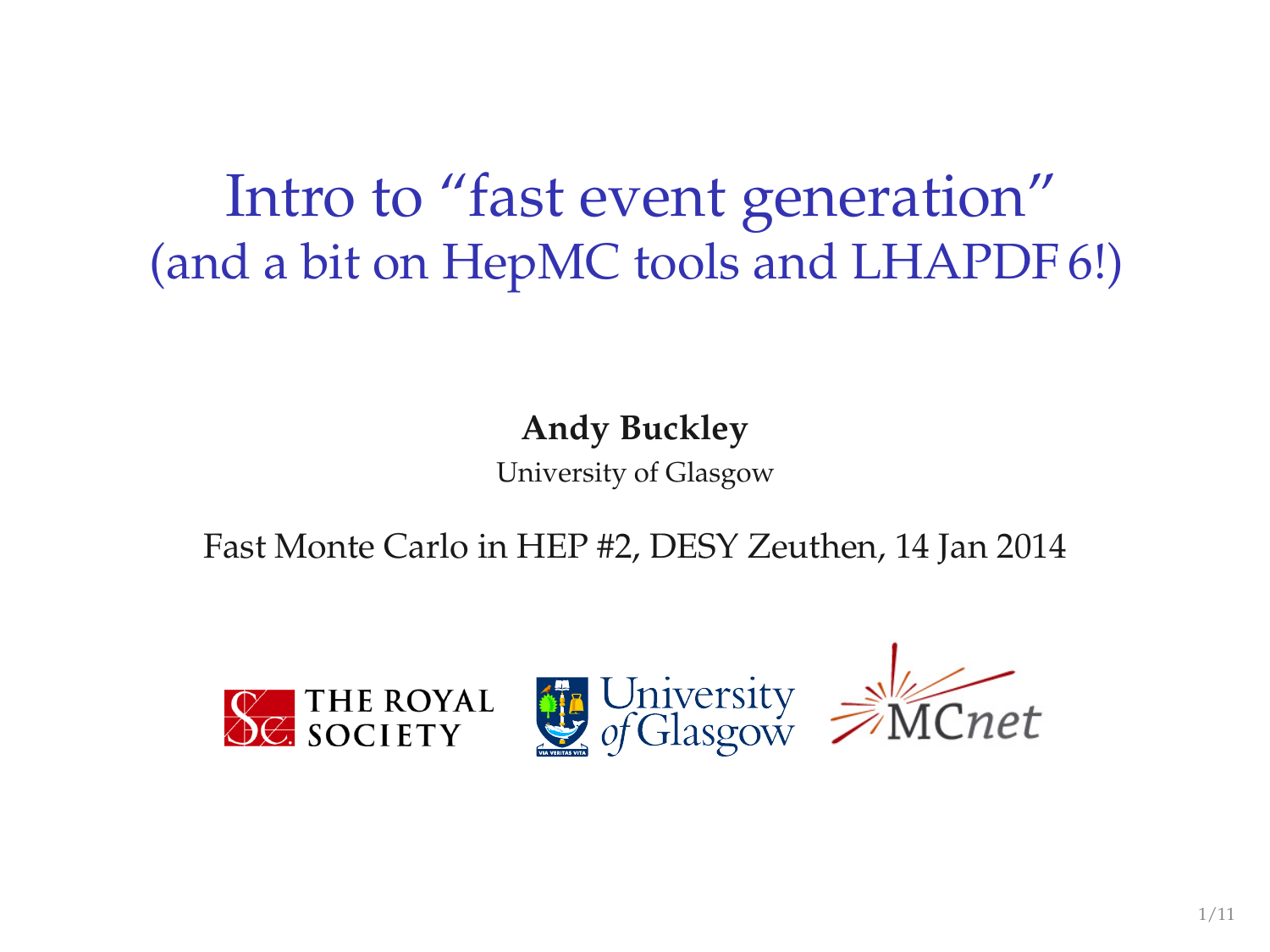## Introduction to the evgen session

"Traditionally" event generation has been forgotten in attempts to optimise simulation CPU usage.

"1 event per second" throughput target assumes that the evgen step is already well-within that limit. But far from true these days!

Majority of LHC process simulation (at least for SM and Higgs processes) is well beyond Born+LL level: NLO or multileg hard process calculations (or both at once).

Complex processes and huge integration phase spaces mean that evgen can approach 1 event/hour in bad cases! (Also easily possible with very aggressive filtering such as used to create b-physics samples from  $\sim$  min bias MC.)

*Generator / theory trend has been towards higher accuracy, usually meaning slower code: what are the best "operating points" for experimental needs?*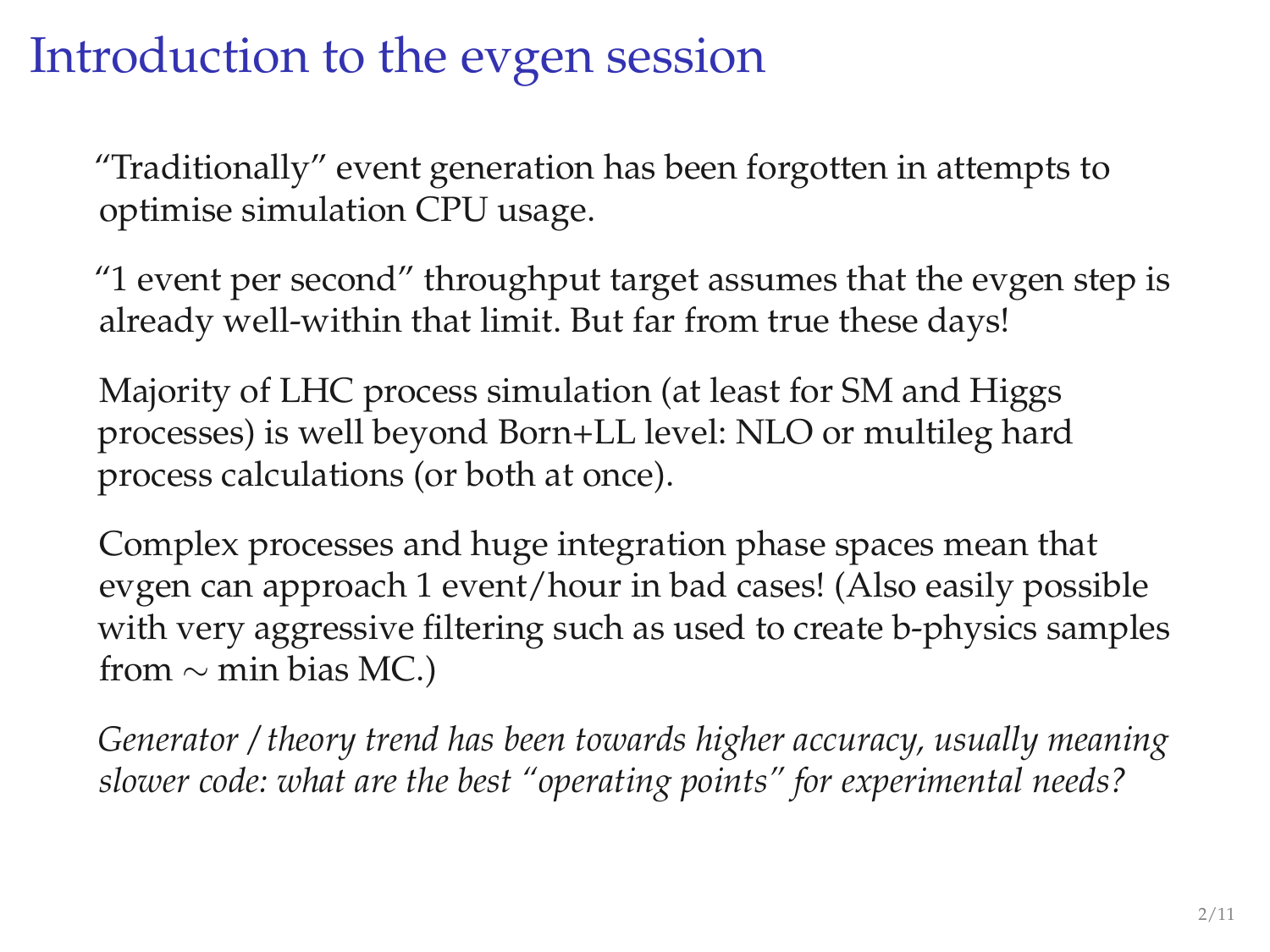## Introduction to the evgen session (2)

Several efforts underway in experiments to (re)organise evgen production for LHC Run 2: mainly based on factorisation of hard process and "dressing" steps (via LHEF data exchange), and use of dedicated HPC resources for evgen.

For very high-stats processes is there a better option than "fall back to Born"? Balance of processing time between pre-integration / grid-building and event sampling? Parallelisability of each step?

Focus of session: updates from generator authors on code developments and prospects for speed increases in various generator components (hard process, showers, . . . ) and with various technologies.

Also experimental talks on HPC and GPU work so far (applications to evgen, detector sim and analysis).

*But first a brief diversion on some relevant evgen/MC analysis tool developments. . .*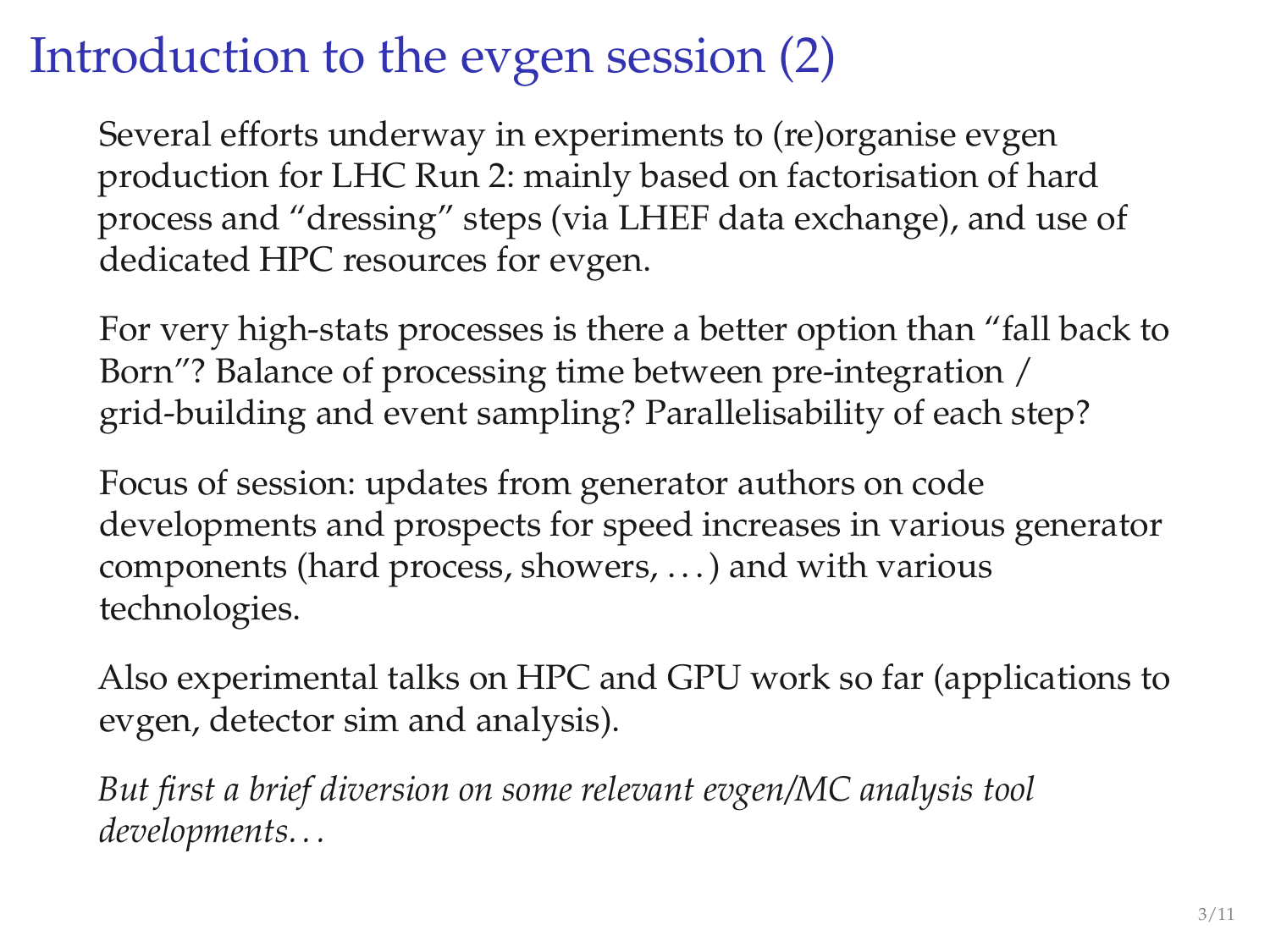# HepMC and speed issues

I was asked to speak about HepMC developments and how they might impact on speed.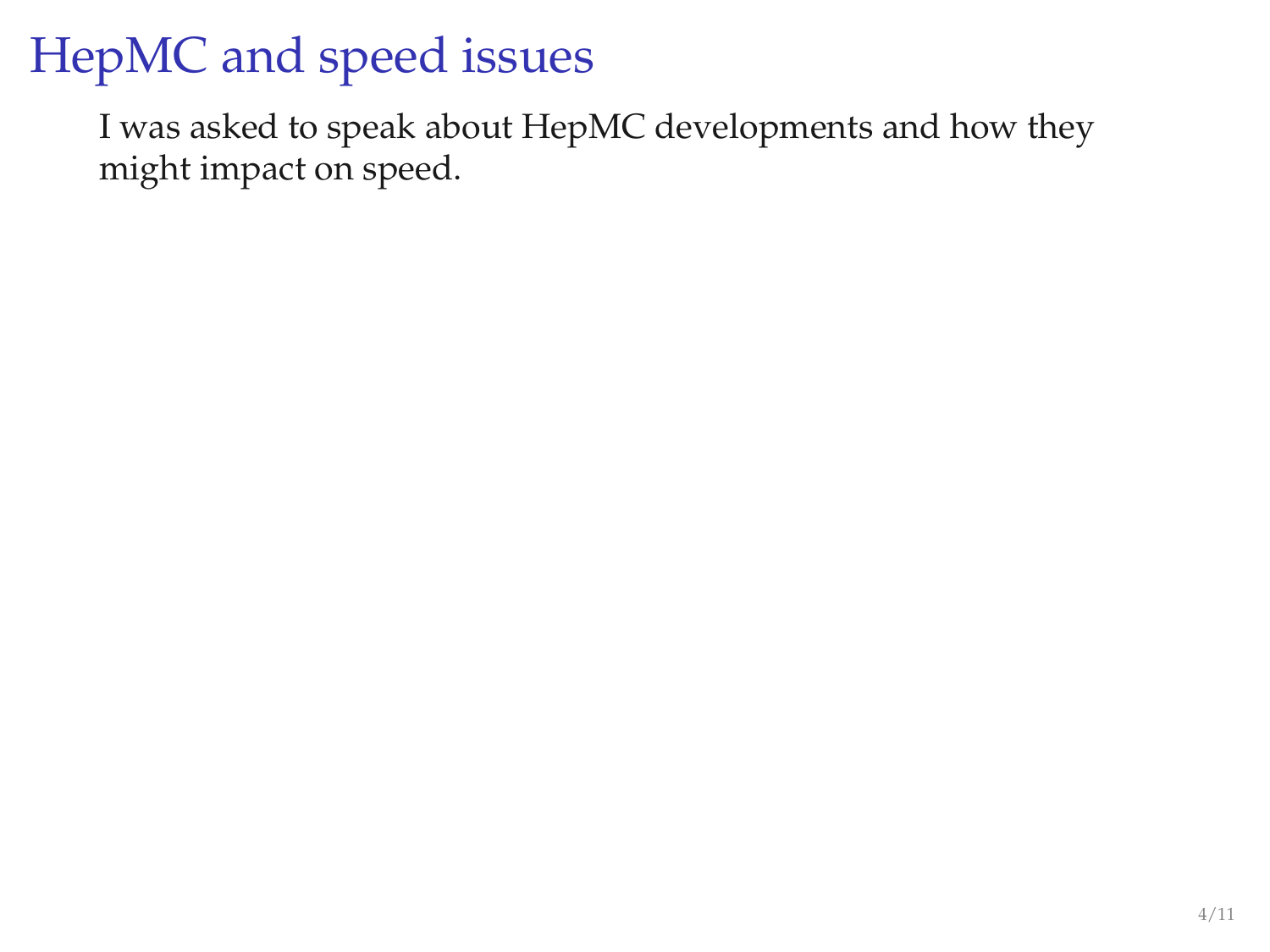# HepMC and speed issues

I was asked to speak about HepMC developments and how they might impact on speed. Lowest order answer:

## THEY DON'T!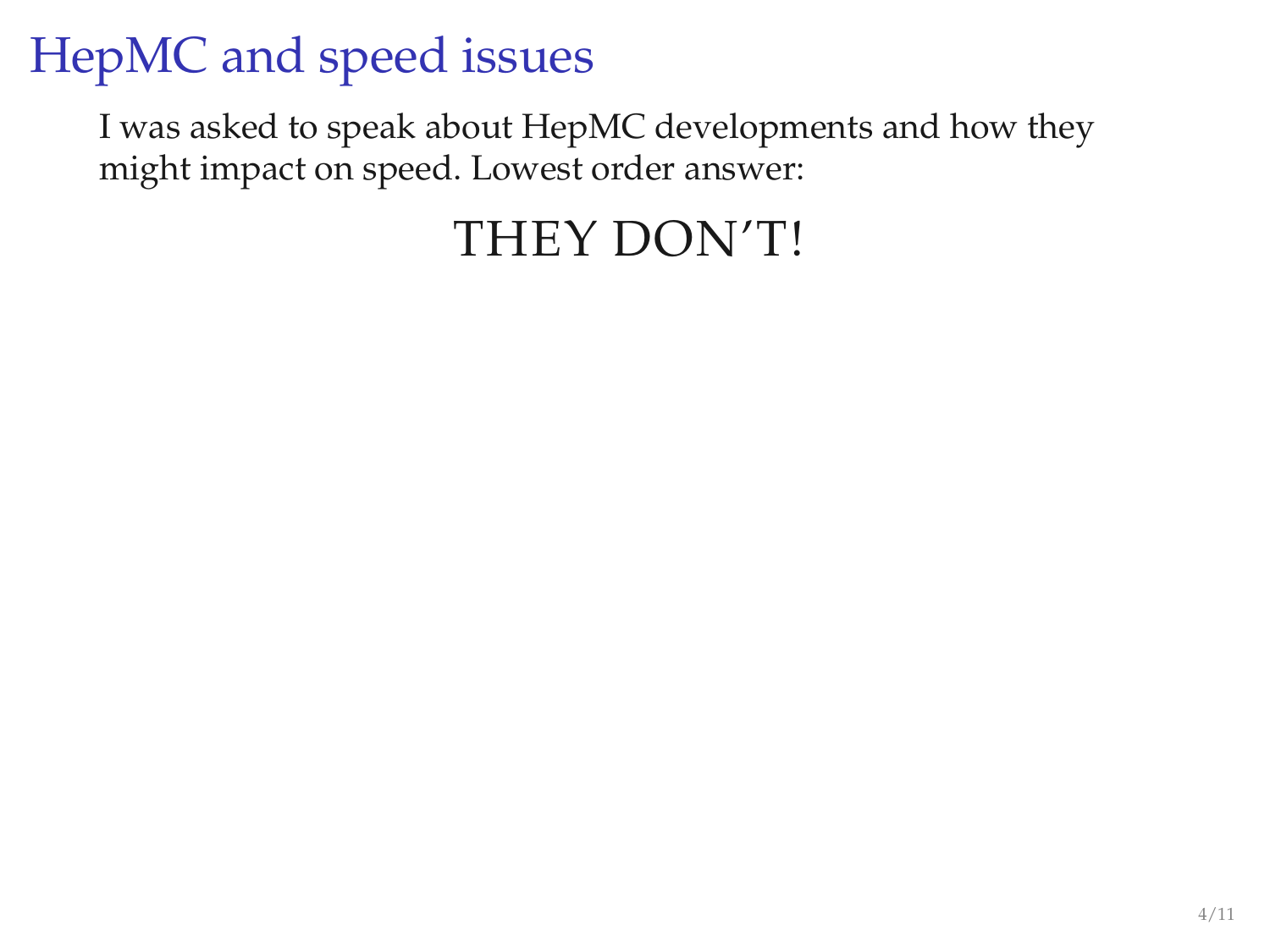# HepMC and speed issues

I was asked to speak about HepMC developments and how they might impact on speed. Lowest order answer:

### THEY DON'T!

HepMC itself not *usually* a speed bottleneck, but several developments:

- ▶ Reading from ASCII format (and writing?) can be much faster by using C functions (no widechar support, etc.)
- <sup>I</sup> Event records full of *debug info*. Strip down to what's *needed*.
- $\triangleright$  Experiment analysis formats already do MC stripping, but break graph structure: MCUtils (**<https://bitbucket.org/andybuckley/mcutils>**) provides functions for more intelligent filtering.
- $\triangleright$  Built-in multi-weight / systematics treatments starting to gain momentum. One approach to fast evgen is to generate less, reweight more......if done correctly. Impact on production & analysis codes.
- ► HepMC development restart planned  $\Rightarrow$  version 3. Interface fixes and improvements: speed-up possible in refactoring/removing current iterators? (Unknown due to *code hell*!)
- $\triangleright$  Tool development (MCUtils, HepMC, ...) will continue: please use and contribute to shared tool packages.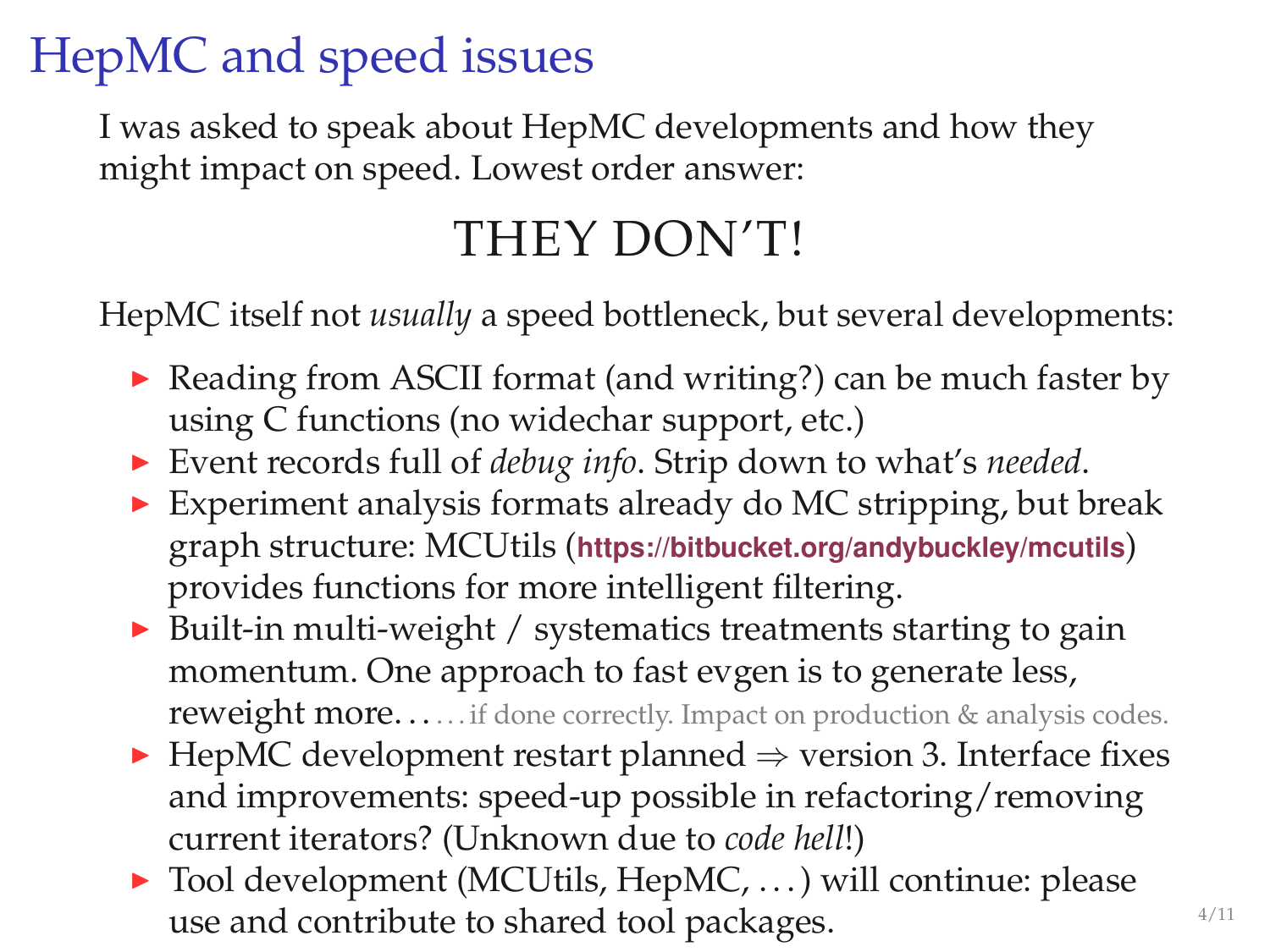## LHAPDF speed (and other) improvements

And now something less speculative: real speed (and other) improvements in the C++ rewrite of LHAPDF.

The main problems with LHAPDF 5:

- <sup>I</sup> **Fortran code with static, unshared memory** ⇒ *huge* memory requirements  $\mathcal{O}(2 - 10 \text{ GB})$ ⇒ Grid/batch issues
- ▶ **Multiset, low-memory, etc. modes are** *hacks* on original code. Speed, VMEM, flexibility, and correct operation all suffer depending on build-time configuration.
	- NMXSET determined at build-time and too restrictive for e.g. error set reweighting
	- Re-init very slow. Esp. later PDF members at end of file.
	- Some functions don't (can't) respect multi-set indexing: **alphaS**, **xMin**, etc.
- <sup>I</sup> **Unmaintainable!**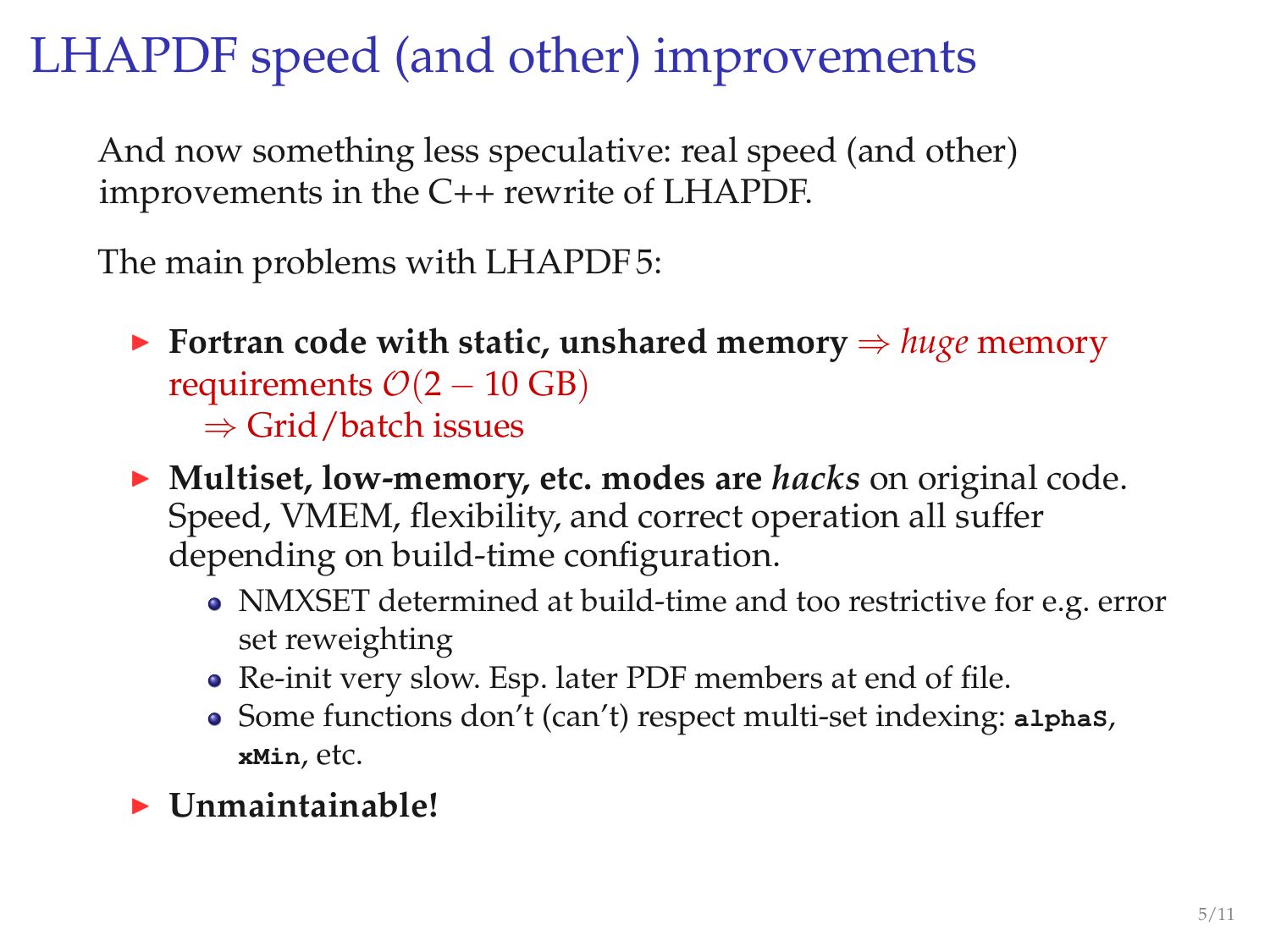## LHAPDF 6

▶ Ground-up rewrite (in C++, with Python wrapper) attempting **to learn from and solve all these problems**

AB, Martin Ruefenacht, Karl Nordstrom, James Ferrando, Steve Lloyd, others

- ► **Key feature: dynamic allocation:** allocate only what you use and no concurrency limitation
- $\triangleright$  Uniform data format with arbitrary flavours and powerful metadata
- ► Speed:
	- Single-flavour, single member loading and interpolation are always faster than LHAPDF 5: less data to read, only interpolate the required flavour. Can be a factor of  $\sim$  3.
	- All-flavour interpolation can be slower: depends on set. Possibility of caching, vectorization, . . . .
	- Very significant speed-ups for event generation if code is migrated to support single-flavour mode: Sherpa has already done so
	- Very significant speed-up for reweighting, since only one flavour needed per incoming parton.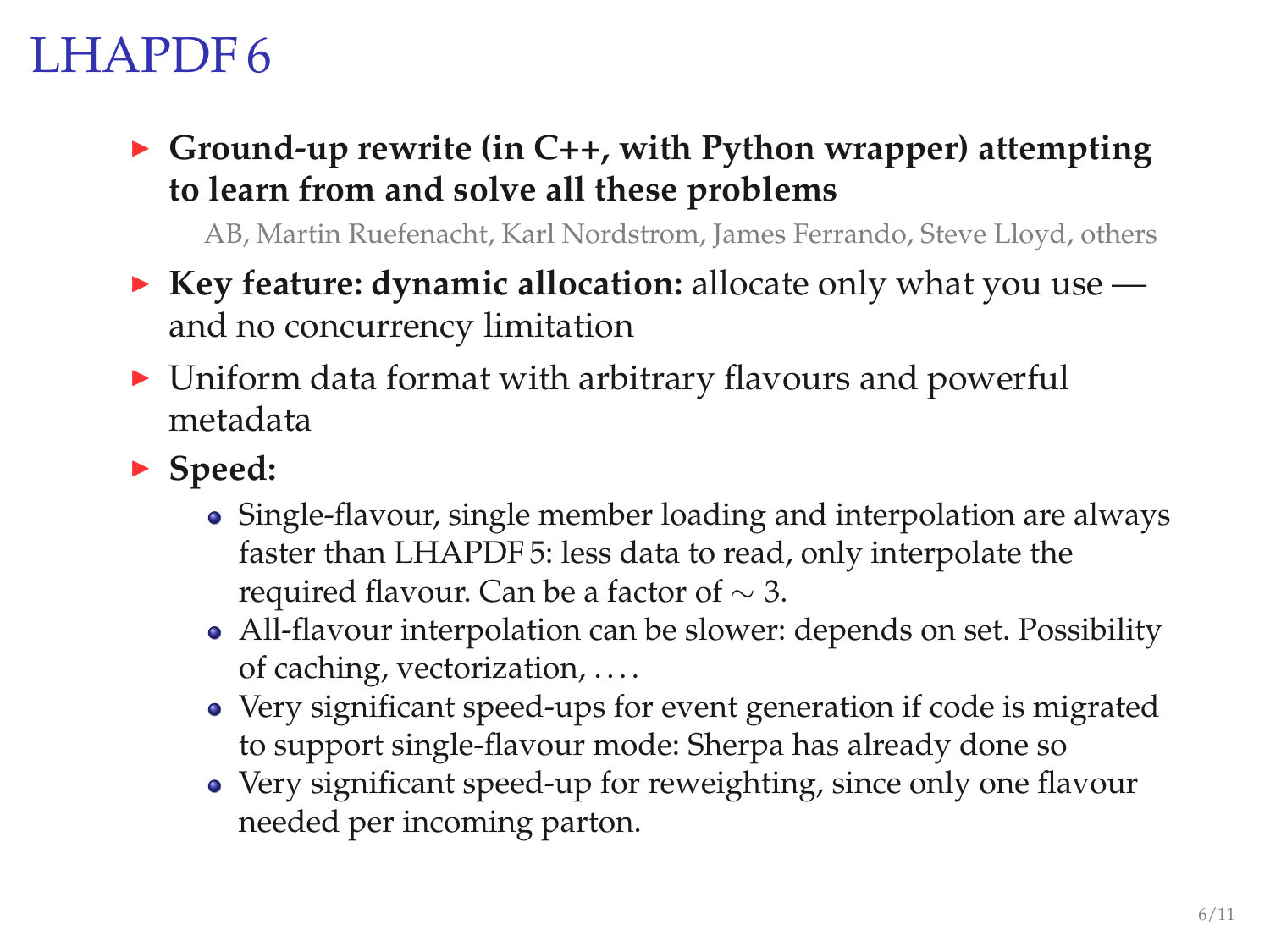## Examples: usage from C++

#### Single member:

```
#include "LHAPDF/LHAPDF.h"
 ...
LHAPDF::PDF* pdf = LHAPDF::mkPDF("CT10nlo", 0);
size_t num_mems = pdf->numMembers();
// One value:
double xf q = pdf->xfxQ(21, 1e-3, 126.0);// Quark and gluon values:
vector<double> xfs;
pdf->xfxQ(1e-3, 126.0, xfs);
// All values (partons, photon, gluino, ...):
map<int, double> xfs = pdf->xfxQ(1e-3, 126.0);
delete pdf;
```
#### PDF set:

```
vector<unique_ptr<LHAPDF::PDF>> pdfs;
LHAPDF::mkPDFs("CT10nlo", pdfs);
for (const auto& p : pdfs)
  double xf g = p - \times f \times Q(21, 1e-3, 126.0);
```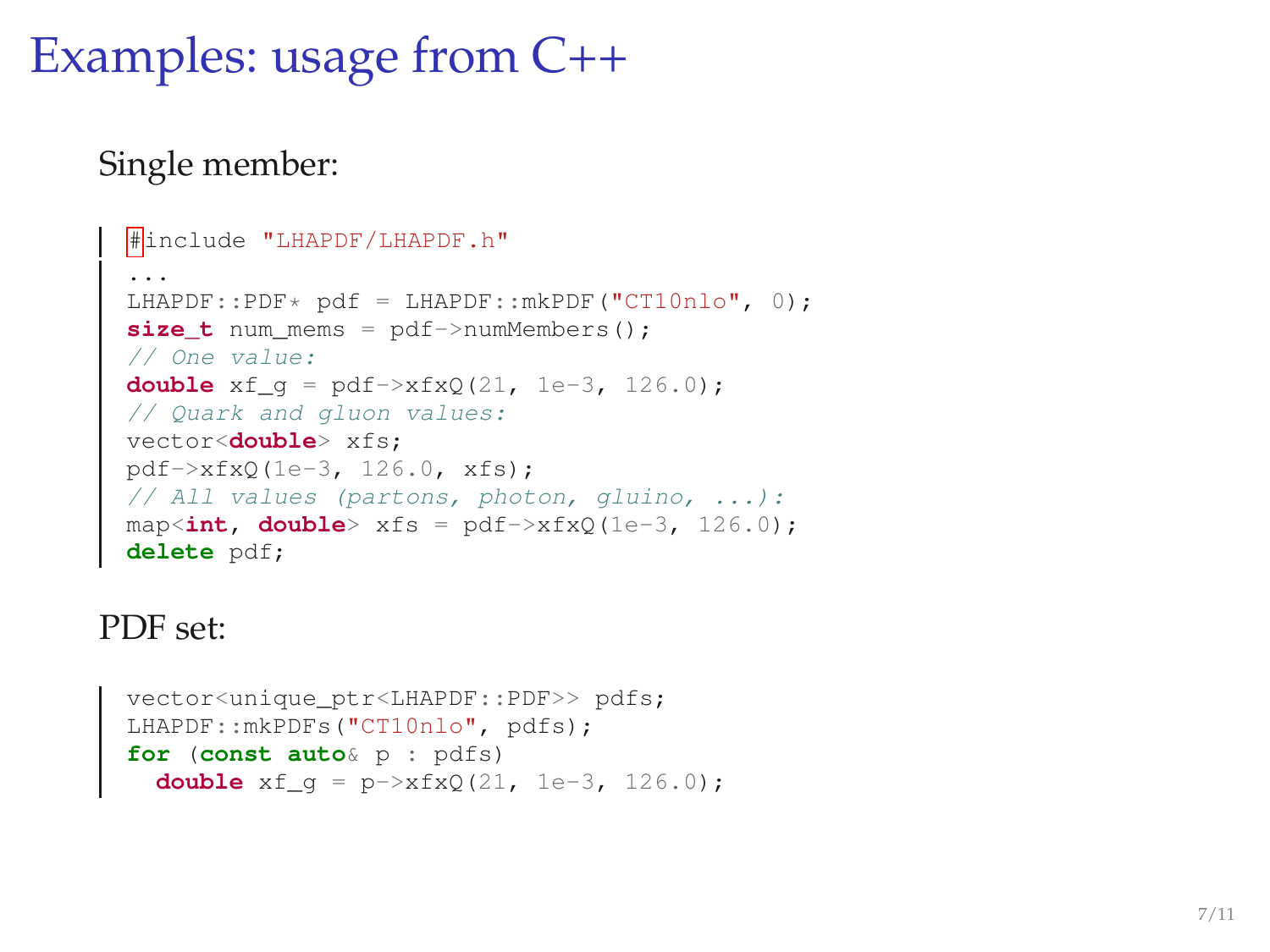## Examples: usage from Python

### Single member:

```
>>> import lhapdf
>>> pdf0 = lhapdf.mkPDF("CT10nlo", 0)
>>> pdf0.xfxQ(21, 1e-3, 126)
31.199466144272378
```
#### PDF set:

```
>>> pdfs = lhapdf.mkPDFs("CT10nlo")<br>>>> len(pdfs)<br>52<br>(31.199466144272378, 31.10261967456719, ...<br>(31.199466144272378, 31.10261967456719, ...<br>...
```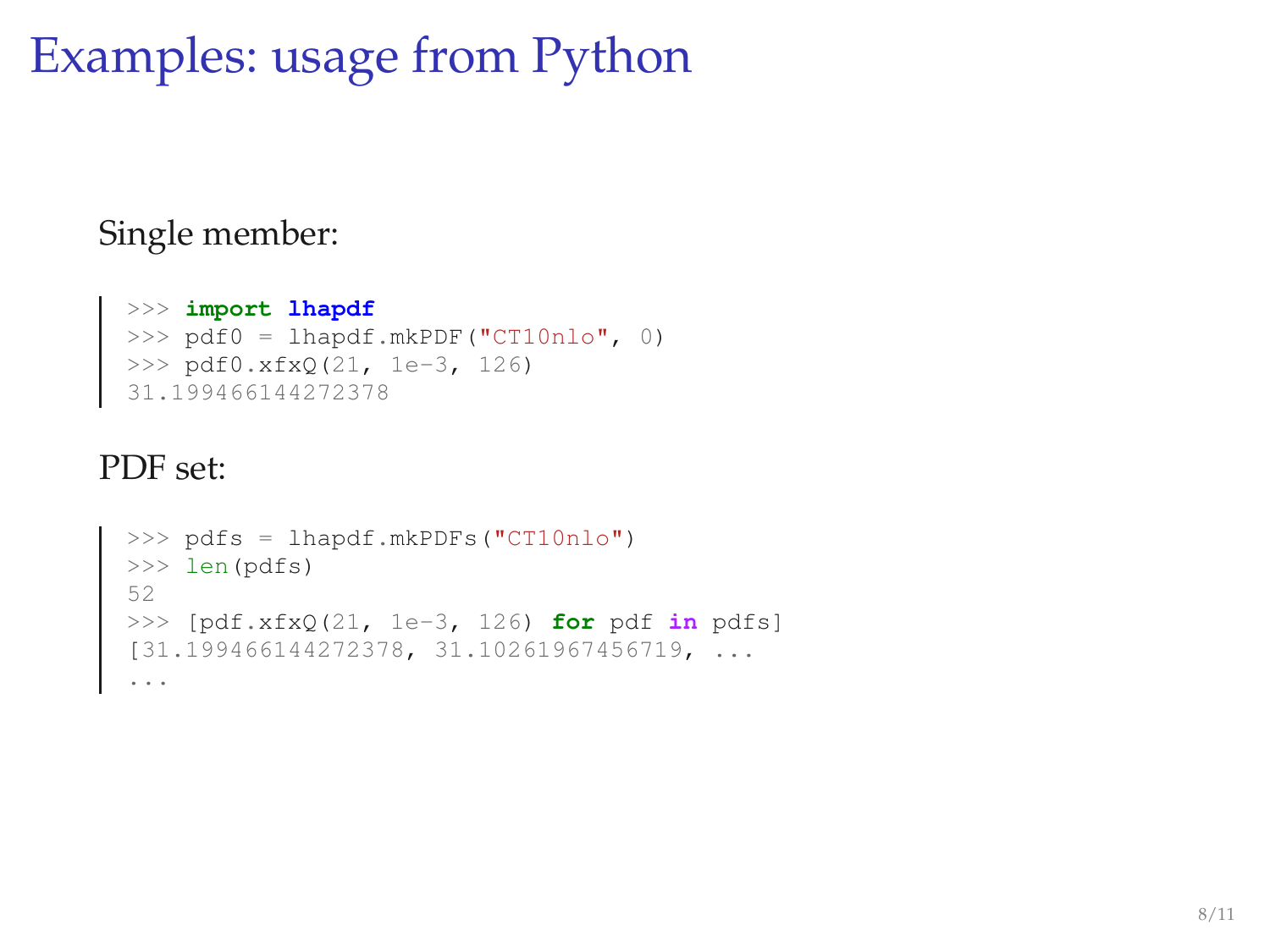### **Memory**

Numbers from 6.0.0beta1 but still relevant

### **LHAPDF 5**

\$ size -B -d ~/heplocal/lib/libLHAPDF.so text data bss dec 1509082 142048 2039405376 2041056506

### ⇒ 1.5 MB functions, 140 kB data, **2 GB** uninitialised data!

### ⇓

#### **LHAPDF 6**

\$ size -B -d ~/heplocal/lib/libLHAPDF.so text data bss dec 265310 8504 1552 275366

⇒ 2.6 kB functions, 8 kB data, **280 kB** uninitialised data!

### **WIN!**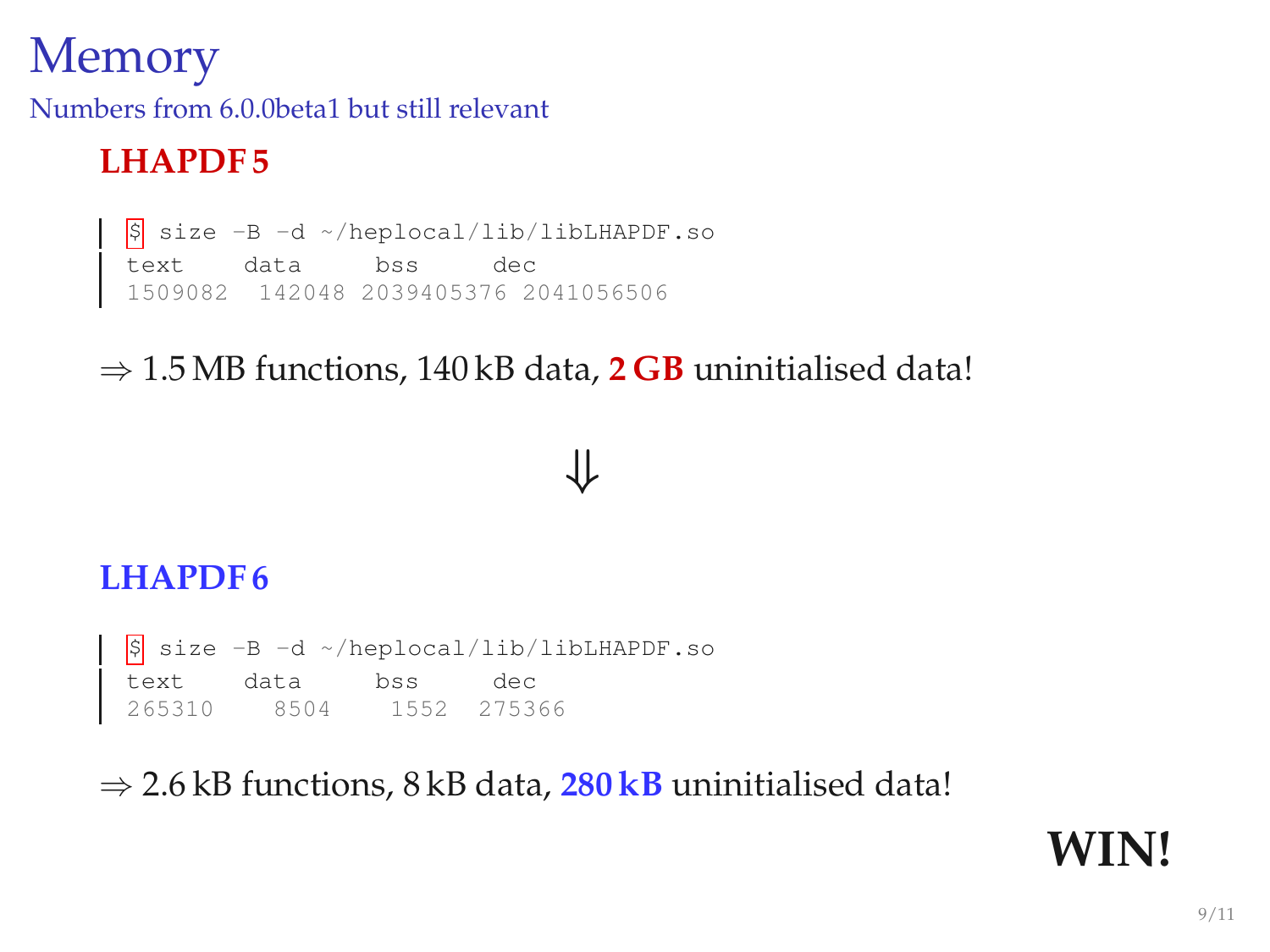## Set migration and validation

- $\triangleright$  We set a nominal LHA5  $\rightarrow$  6 reproduction accuracy target of per-mille (1/1000)
- **►** Regularised deviation measure  $\Delta = |f_6 f_5|/(|f_5| + \epsilon)$
- <sup>I</sup> Get sets from **<http://www.hepforge.org/archive/lhapdf/pdfsets/6.0/>**



### *xf* **vs.** *x*

Most set migrations now final – CTEQ, HERA, ATLAS, ABM sign-off awaited. NNPDF & MRST/MSTW sets approved.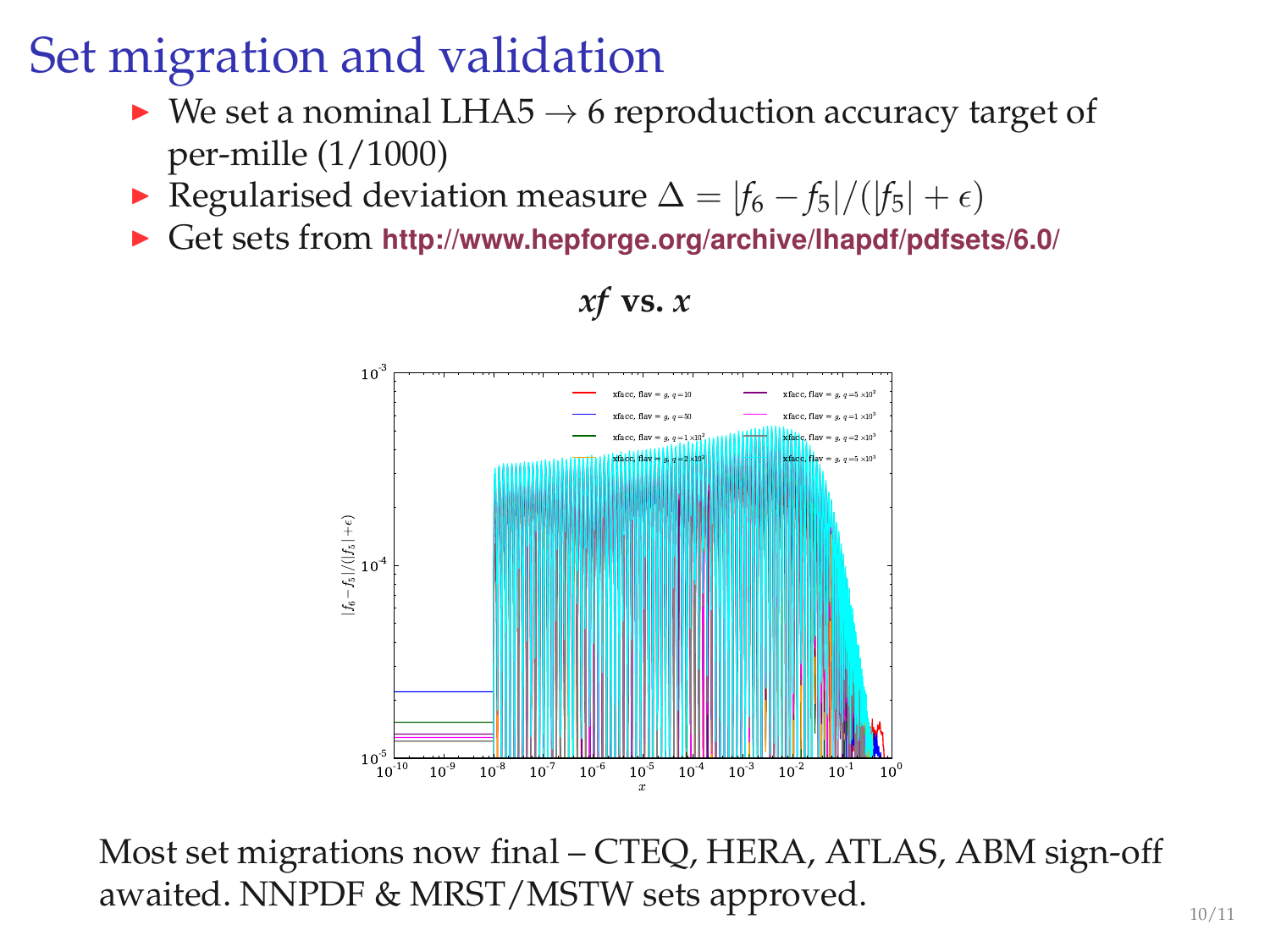## Set migration and validation

- $\triangleright$  We set a nominal LHA5  $\rightarrow$  6 reproduction accuracy target of per-mille (1/1000)
- **►** Regularised deviation measure  $\Delta = |f_6 f_5|/(|f_5| + \epsilon)$
- <sup>I</sup> Get sets from **<http://www.hepforge.org/archive/lhapdf/pdfsets/6.0/>**



### *xf* **vs.** *Q*

Most set migrations now final – CTEQ, HERA, ATLAS, ABM sign-off awaited. NNPDF & MRST/MSTW sets approved.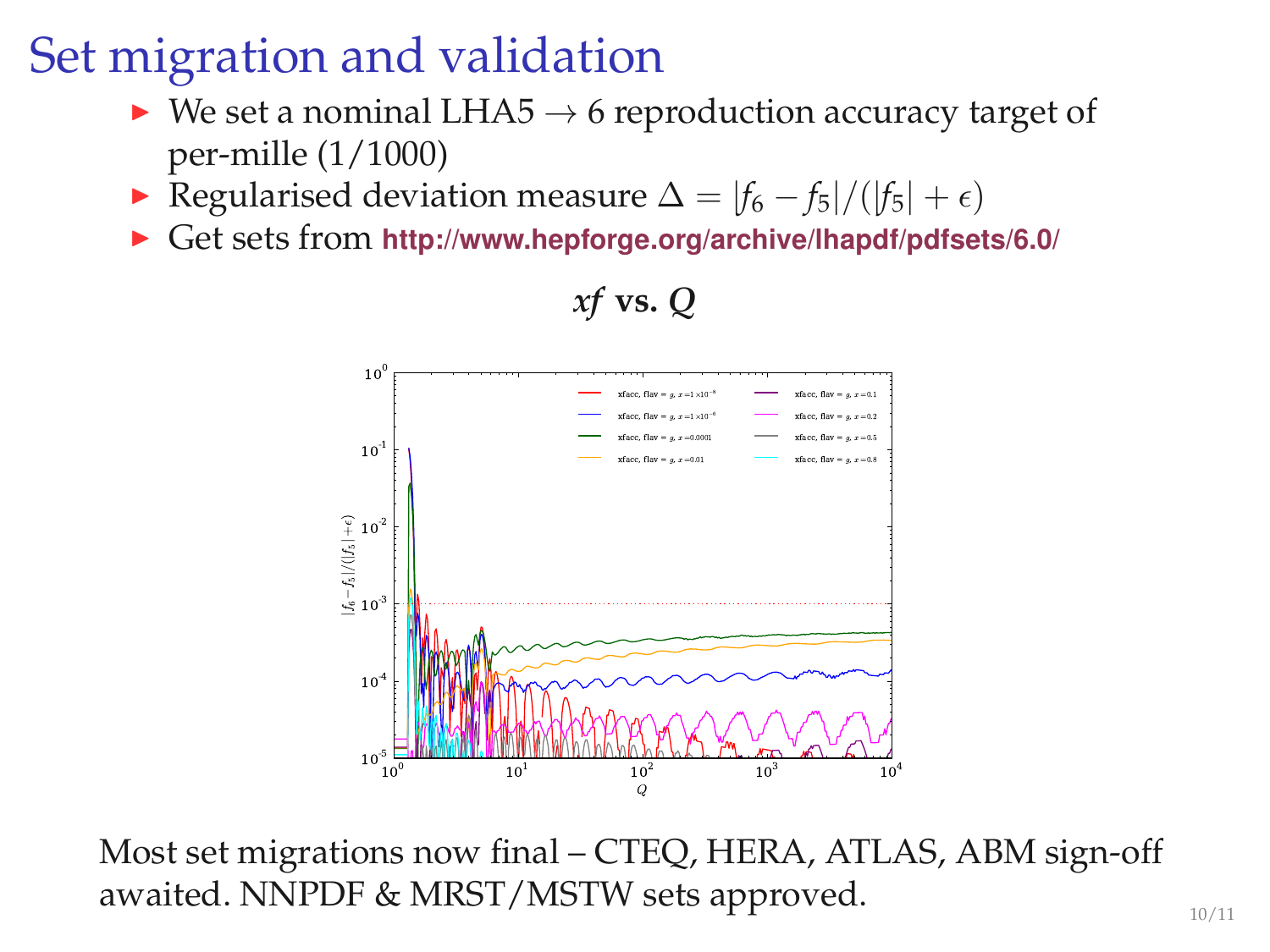## Set migration and validation

- $\triangleright$  We set a nominal LHA5  $\rightarrow$  6 reproduction accuracy target of per-mille (1/1000)
- **►** Regularised deviation measure  $\Delta = |f_6 f_5|/(|f_5| + \epsilon)$
- <sup>I</sup> Get sets from **<http://www.hepforge.org/archive/lhapdf/pdfsets/6.0/>**



### Most set migrations now final – CTEQ, HERA, ATLAS, ABM sign-off awaited. NNPDF & MRST/MSTW sets approved.